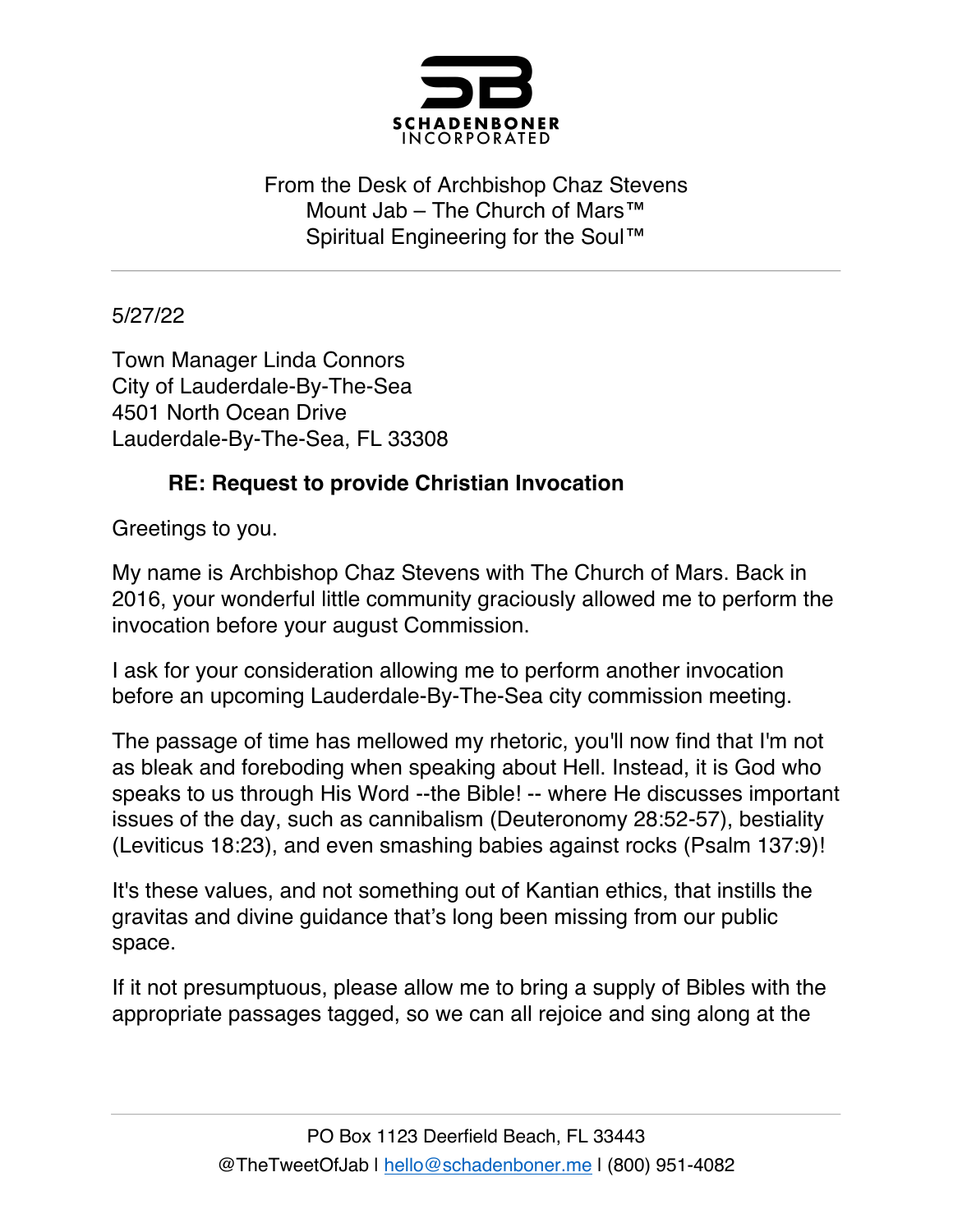

## From the Desk of Archbishop Chaz Stevens Mount Jab – The Church of Mars™ Spiritual Engineering for the Soul™

Love that is God! We've also got handouts for those in attendance (attached) – vivid imagery of the Lord's blessing for his flock.

Time permitting, our Mariachi band can really get the house rocking! To me, nothing says Jesus H. Christ more than a rousing rendition of La Bamba.

My thanks for listening. I will call your office early next week to confirm a date and time.



Archbishop Chaz Stevens Vicar General of Erections Holy Priest of the Sphincter Canon Chasuble the Third Chaplain of his Holy Boner Mount Jab Church, Holy Church of the Vaccinated Ordained in the State of California, State of Florida, and Jezero County, Mars.